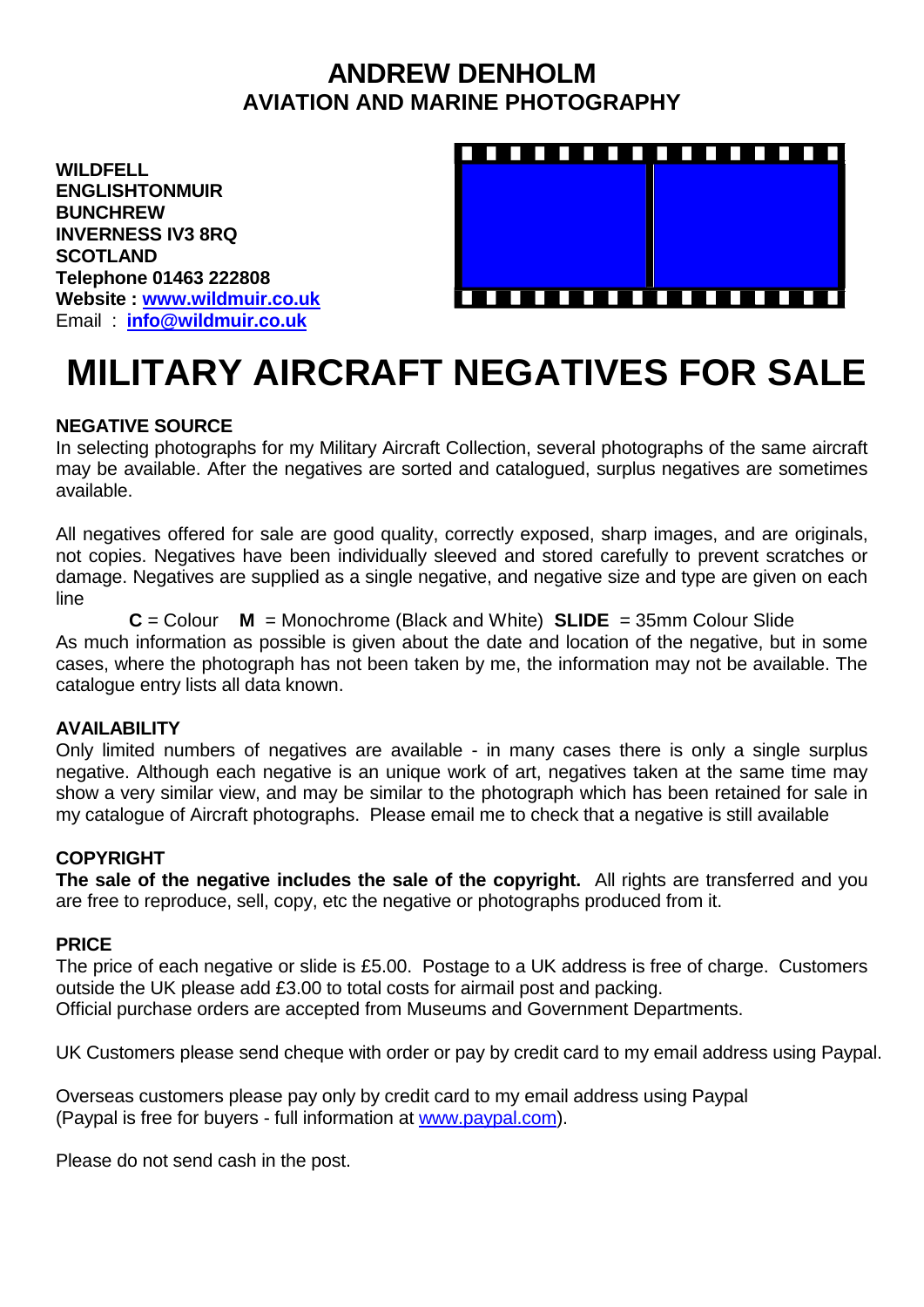All items in this list are photo NEGATIVES, but for clarity samples are shown here as a positive image. All negatives are good quality – any fringing showing in sky or background on sample images is due to low resolution scanning and conversion to PDF and does not appear on the negative

| present states and states are a present                           | <b>SHAM</b>                                                       | <b>COLOR SR 100</b>                                                                                           | <b>ILFORD</b>                                                                                               |
|-------------------------------------------------------------------|-------------------------------------------------------------------|---------------------------------------------------------------------------------------------------------------|-------------------------------------------------------------------------------------------------------------|
|                                                                   |                                                                   |                                                                                                               |                                                                                                             |
| 929 Piper Navajo French<br>Navy at Glasgow 06-11-<br>1986         | 67-0012<br><b>C-141B Starlifter USAF</b><br>at Prestwick 5/8/1982 | <b>AGAW 131 Short Sherpa</b><br>of Sharjah AF at<br><b>Prestwick 16-05-1986</b>                               | 10+03 Boeing 707<br><b>Luftwaffe at Prestwick</b><br>23-05-1980                                             |
| 210 Neptune of Dutch<br><b>Navy at Prestwick</b>                  | KODAK GA 10<br>20<br>67-0119 F-111 USAF<br>at Prestwick           | <b>ILFORD</b><br>141023 C-131F of US<br>Navy at Prestwick 11-10-                                              | 80 100/21°<br>19 <b>m'll'illi - 194 m'll'ill</b><br>53-280 Boeing KC-97L<br><b>Missouri Air Guard at Le</b> |
| 05-06-1982<br><b>KODAK SA</b><br>5035                             | 08-08-1987<br><b>ILFORD FP4 PLUS</b>                              | 1980<br>SO 100/2                                                                                              | Bourget 24-02-1994                                                                                          |
|                                                                   |                                                                   | $\mathsf{m}^\mathsf{H}\mathsf{H}^\mathsf{H}\mathsf{H}\mathsf{H} = \mathsf{m}^\mathsf{H}\mathsf{H}^\mathsf{H}$ | 32A                                                                                                         |
| 128427 VC-118B United<br><b>States Marines at</b>                 | 591636 Delphin ex<br><b>USSR at Cumbernauld</b>                   | 763 Canberra French AF<br>at Le Bourget                                                                       | XS 538 Wasp HAS 1 of<br><b>Royal Navy on HMS</b>                                                            |
| <b>Prestwick 15-08-1981</b>                                       | 22-05-1994                                                        | 24-02-1994                                                                                                    | <b>Lowestoft 09-07-1983</b>                                                                                 |
| <b>SAFETY</b><br><b>9A</b>                                        |                                                                   | 304                                                                                                           | 20 100 ⁄ 21°                                                                                                |
| 244 Northrop F5B<br>Norwegian AF at<br><b>Leuchars 04-09-1982</b> | 130308 C-130 Canadian<br>AF at Edinburgh<br>06-05-1989            | FAC 1108 BAE 748<br><b>SATENA Columbia at</b><br><b>Prestwick 06-06-1981</b>                                  | 42 Mirage III of French<br>AF at Le Bourget<br>24-02-1994                                                   |
| <b>MW'ILM</b> D-4A                                                | <b>ILFORD FP</b><br>31<br>31A                                     | 31 mOVWH                                                                                                      |                                                                                                             |
| 109156 Convair CC-109<br><b>Canadian AF at</b>                    | FAB 453 Pilatus PC7 of<br><b>Bolivian AF at Prestwick</b>         | HS23-01 Sikorsky H-60<br><b>Spanish Navy at Rosyth</b>                                                        | NF14-747 Meteor French<br>AF at Le Bourget                                                                  |
| <b>Edinburgh 16-09-1992</b>                                       | 11-06-1983                                                        | 16-06-1990                                                                                                    | 24-02-1994                                                                                                  |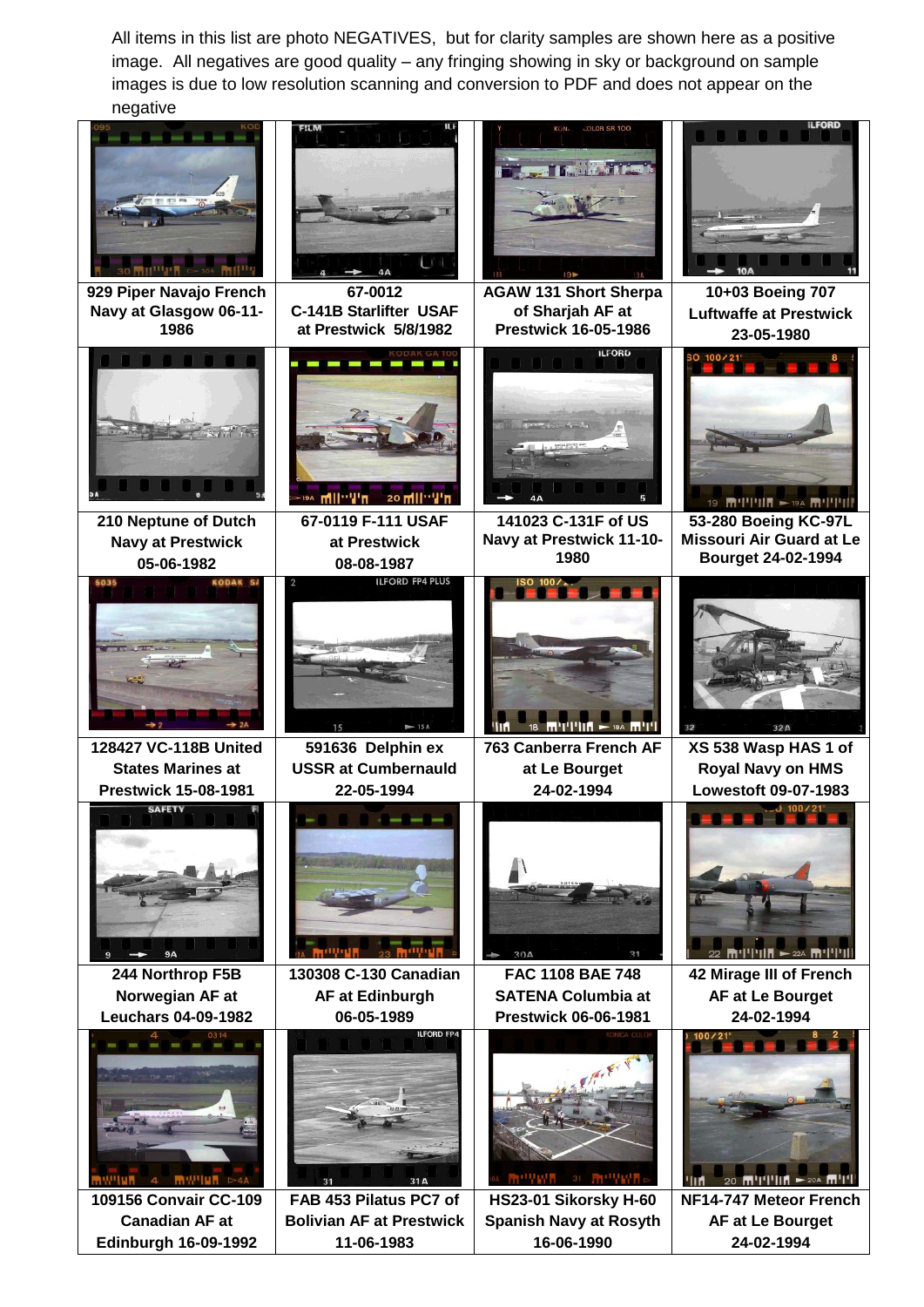|             | <b>Negative</b>  |                         |                            |                | Code           | Aircratt                       |               | <b>LETTERING</b>   |                      | Location           | Date of                  |
|-------------|------------------|-------------------------|----------------------------|----------------|----------------|--------------------------------|---------------|--------------------|----------------------|--------------------|--------------------------|
| <b>Type</b> |                  | <b>COUNTRY</b>          | <b>FORCE</b>               | <b>REG.NO</b>  | Letters        | <b>Type</b>                    | <b>Series</b> | <b>ON AIRCRAFT</b> | <b>REMARKS</b>       | of Photograph      | Photo                    |
|             |                  |                         |                            |                |                |                                |               |                    |                      |                    |                          |
| M           | 35mm             | <b>BAHRAIN</b>          | AF                         | 643            |                | $F-5$                          |               |                    |                      | <b>PRESTWICK</b>   | 13/09/1986               |
|             | 35mm             | <b>BAHRAIN</b>          | AF                         | 643            |                | $F-5$                          |               |                    |                      | <b>PRESTWICK</b>   | 13/09/1986               |
| M           | 35mm             | <b>BAHRAIN</b>          | AF                         | 644            |                | $F-5$                          |               |                    |                      | <b>PRESTWICK</b>   | 13/09/1986               |
| $\epsilon$  | 35mm             | BAHRAIN                 | AF                         | 644            |                | $F-5$                          |               |                    |                      | PRESTWICK          | 13/09/1986               |
| M           | 35mm             | <b>BAHRAIN</b>          | AF                         | 683            |                | $F-5$                          |               |                    |                      | PRESTWICK          | 13/09/1986               |
|             | 35 <sub>mm</sub> | BAHRAIN                 | AF                         | 683            |                | $F-5$                          |               |                    |                      | PRESTWICK          | 13/09/1986               |
| C           | 35mm             | BAHRAIN                 | AF                         | 684            |                | $F-5$                          |               |                    |                      | <b>PRESTWICK</b>   | 13/09/1986               |
| C           | 35mm             | BELGIUM                 | AF                         | $CS-02$        |                | 748                            | 2A            |                    |                      | EDINBURGH          | 24/09/1988               |
| M           | 35mm             | BELGIUM                 | AF                         | $CS-02$        |                | 748                            | 2A            |                    |                      | EDINBURGH          | 24/09/1988               |
| M           | 35mm             | BELGIUM                 | AF                         | FT-36          |                | $T-33$                         |               |                    | PRESERVED            | DUMFRIES           | /02/1987                 |
|             |                  |                         |                            |                |                |                                |               |                    |                      |                    |                          |
| м           | 35mm             | <b>BOLIVIA</b>          | AF                         | FAB453         |                | PC7                            |               |                    |                      | PRESTWICK          | 11/06/1983               |
|             |                  |                         |                            |                |                |                                |               |                    |                      |                    |                          |
|             | 35 <sub>mm</sub> | CANADA                  | AF                         | 109156         |                | CC109                          |               | CANADA             |                      | EDINBURGH          | 16/09/1992               |
| M           | 35mm             | CANADA                  | AF                         | 109156         |                | CC109                          |               | CANADA             |                      | EDINBURGH          | 16/09/1992               |
| M           | 35mm             | CANADA                  | AF                         | 12406          |                | CH-124                         |               |                    | ON "HURON"           | GLASGOW            | 12/06/1982               |
|             | 35mm             | CANADA                  | AF                         | 130308         | 308            | <b>HERCULES</b>                | C-130E        |                    |                      | EDINBURGH          | 06/05/1989               |
| M           | 35mm             | CANADA                  | AF                         | 130308         | 308            | <b>HERCULES</b>                | C-130E        |                    |                      | EDINBURGH          | 06/05/1989               |
| M           | 35 <sub>mm</sub> | CANADA                  | AF                         | 130313         |                | <b>HERCULES</b>                | $C-130$       | CANADA             |                      | PRESTWICK          | 10/05/1980               |
| M           | 35mm             | CANADA                  | AF                         | 130315         |                | <b>HERCULES</b>                | C-130E        |                    |                      | <b>PRESTWICK</b>   | 04/07/1987               |
|             | 35mm             | CANADA                  | AF                         | 130316         |                | <b>HERCULES</b>                | C-130E        |                    |                      | PRESTWICK          | 14/09/1994               |
| M           | 35mm             | CANADA                  | AF                         | 130316         |                | <b>HERCULES</b>                | C-130E        |                    |                      | PRESTWICK          | 14/09/1994               |
| M           | 35mm             | CANADA                  | AF                         | 130321         |                | <b>HERCULES</b>                | C-130E        |                    |                      | <b>PRESTWICK</b>   | 05/10/1984               |
| M           | 35mm             | CANADA                  | AF                         | 130325         |                | <b>HERCULES</b>                | C-130E        |                    |                      | <b>PRESTWICK</b>   | 01/05/1983               |
| M           | 35mm             | CANADA                  | AF                         | 130327         |                | <b>HERCULES</b>                | C-130E        |                    |                      | PRESTWICK          | 26/01/1980               |
| C           | 35mm             | CANADA                  | AF                         | 130330         |                | <b>HERCULES</b>                | C-130H        |                    |                      | <b>PRESTWICK</b>   | 16/08/1980               |
| M           | 35mm             | CANADA                  | AF                         | 133345         |                | $T-33$                         |               |                    |                      | PRESTWICK          | 15/08/1987               |
|             | 35mm             | CANADA                  | AF                         | 133345         |                | $T-33$                         |               |                    |                      | PRESTWICK          | 15/08/1987               |
| M           | 35mm             | CANADA                  | AF                         | 144601         |                | CHALLENGER                     | 600           |                    |                      | PRESTWICK          | 14/03/1986               |
| М           | 35mm             | CANADA                  | AF                         | 18393          |                | CF-100                         |               |                    |                      | <b>DUXFORD</b>     | 22/09/1981               |
| M           | 35mm             | COLUMBIA                | AF                         | <b>FAC 686</b> |                | DC <sub>3</sub>                |               | FUERZA AEREA COLUM |                      | MEDELLIN           | /01/1985                 |
| M           | 35mm             | COLUMBIA                | AF                         | FAC1108        |                | 748                            | 2B            | SATENA             |                      | <b>PRESTWICK</b>   | 06/06/1981               |
| M           | 35mm             | COLUMBIA                | AF                         | FAC1122        |                | DC <sub>3</sub>                |               | SATENA             |                      | VILLAVICENCIO      | 04/02/1982               |
| M           | 35mm             | COLUMBIA                | AF                         | FAC1130        |                | DC <sub>3</sub>                |               | SATENA             |                      | <b>BOGOTA</b>      | 09/02/1982               |
| M           | 35mm             | COLUMBIA                | AF                         | FAC1150        |                | 212                            |               | SATENA             |                      | MEDELLIN           | /02/1985                 |
| М           | 35mm             | COLUMBIA                | AF                         | FAC1152        |                | 212                            |               | SATENA             |                      | SAN JOSE DEL G     | /01/1987                 |
|             |                  |                         |                            |                |                |                                |               |                    |                      |                    |                          |
| M           | 35mm             | DENMARK                 | AF                         | U279           |                | $S-61$                         | Α             |                    |                      | PRESTWICK          | 06/06/1981               |
|             |                  |                         |                            |                |                |                                |               |                    |                      |                    |                          |
| М           | 35mm             | <b>FRANCE</b>           | AF                         | 055            | GC             | $T-33$                         | Α             |                    | PRESERVED            | PARIS LE BOURG     | 24/02/1994               |
| M           | 35mm             | FRANCE                  | AF                         | 226            | DI             | MIRAGE                         | <b>IIIB</b>   |                    | PRESERVED            | PARIS LE BOURG     | 24/02/1994               |
| M           | 35mm             | <b>FRANCE</b>           | AF                         | 334            | 33-CC          | MIRAGE                         | <b>IIIR</b>   |                    | PRESERVED            | PARIS LE BOURG     | 24/02/1994               |
| C           | 35mm             | FRANCE                  | AF                         | 42             | EF             | MIRAGE                         | Ш             |                    | PRESERVED            | PARIS LE BOURG     | 24/02/1994               |
| M           | 35mm             | <b>FRANCE</b>           | AF                         | 42             | EF             | MIRAGE                         | Ш             |                    | PRESERVED            | PARIS LE BOURG     | 24/02/1994               |
| M           | 35mm             | FRANCE                  | AF                         | 460            | 13-OR          | MIRAGE                         | Ш             |                    | PRESERVED            | PARIS LE BOURG     | 24/02/1994               |
| M           | 35mm             | FRANCE                  | AF                         | 57             | 8-MT           | <b>MYSTERE</b>                 | <b>IVA</b>    |                    | PRESERVED            | <b>DUXFORD</b>     | 22/09/1991               |
| M           | 35mm             | <b>FRANCE</b>           | AF                         | 59             |                | MYSTERE                        | IV            |                    | PRESERVED            | CARDIFF            | 04/04/1986               |
|             | 35mm             | FRANCE                  | AF                         | 763            | AM             | CANBERRA                       |               |                    | PRESERVED            | PARIS LE BOURG     | 24/02/1994               |
| M           | 35mm             | <b>FRANCE</b>           | AF                         | 763            | AM             | CANBERRA                       |               |                    | PRESERVED            | PARIS LE BOURG     | 24/02/1994               |
| M           | 35mm             | <b>FRANCE</b>           | AF                         | 79             | 8-NB           | <b>MYSTERE</b>                 | IV            |                    | PRESERVED            | <b>FLIXTON</b>     | 25/07/1991               |
| M           | 35mm             | <b>FRANCE</b>           | AF                         | F <sub>5</sub> |                | $C-160$                        | A             | 20 ANS             |                      | LANDSBERG          | /07/1987                 |
| C           | 35mm             | FRANCE                  | AF                         | NF14-74        | $\overline{7}$ | <b>METEOR</b>                  |               |                    | PRESERVED            | PARIS LE BOURG     | 24/02/1994               |
| M           | 35mm             | <b>FRANCE</b>           | AF                         | NF14-74        |                | <b>METEOR</b>                  |               |                    | PRESERVED            | PARIS LE BOURG     | 24/02/1994               |
| C           | 35mm             | <b>FRANCE</b>           | <b>NAVY</b>                | 148335         |                | <b>NEPTUNE</b>                 | <b>P2V7</b>   |                    | PRESERVED            | PARIS LE BOURG     | 24/02/1994               |
| M           | 35mm             | <b>FRANCE</b>           | <b>NAVY</b>                | 148335         |                | NEPTUNE                        | <b>P2V7</b>   |                    | PRESERVED            | PARIS LE BOURG     | 24/02/1994               |
|             | 35mm             | <b>FRANCE</b>           | <b>NAVY</b>                | 56             |                | <b>ENTENARD</b>                | <b>IVM</b>    |                    | PRESERVED            | PARIS LE BOURG     | 24/02/1994               |
| M<br>C      | 35mm<br>35mm     | <b>FRANCE</b><br>FRANCE | <b>NAVY</b><br><b>NAVY</b> | 929<br>929     |                | <b>NAVAJO</b><br><b>NAVAJO</b> |               |                    |                      | GLASGOW<br>GLASGOW | 06/11/1986<br>06/11/1986 |
|             |                  |                         |                            |                |                |                                |               |                    |                      |                    |                          |
| M           | 35mm             | <b>GERMANY</b>          | AF                         | $10 + 03$      |                | 707                            | 307C          | LUFTWAFFE          |                      | PRESTWICK          | 23/05/1980               |
| M           | 35mm             | <b>GERMANY</b>          | AF                         | $16 + 07$      |                | 320                            |               |                    | PRESERVED            | PARIS LE BOURG     | 24/02/1994               |
| C           | 35mm             | <b>GERMANY</b>          | AF                         | $22 + 40$      |                | F104                           | G             |                    | PRESERVED            | PARIS LE BOURG     | 24/02/1994               |
| M           | 35mm             | <b>GERMANY</b>          | AF                         | $22 + 40$      |                | F104                           | G             |                    | PRESERVED            | PARIS LE BOURG     | 24/02/1994               |
| M           | 35mm             | <b>GERMANY</b>          | AF                         | $24 + 43$      |                | F104G                          |               |                    |                      | LEUCHARS           | 04/09/1982               |
| M           | 35mm             | <b>GERMANY</b>          | AF                         | $37 + 23$      |                | PHANTOM                        | F             |                    |                      | PRESTWICK          | 07/05/1988               |
| M           | 35mm             | <b>GERMANY</b>          | AF                         | $37 + 79$      |                | PHANTOM                        | F             |                    |                      | <b>PRESTWICK</b>   | 07/05/1988               |
|             | 35mm             | <b>GERMANY</b>          | AF                         | 99+39          |                | $G-91$                         |               |                    | PRESERVED            | PARIS LE BOURG     | 24/02/1994               |
| M           | 35mm             | <b>GERMANY</b>          | AF                         | 99+39          |                | $G-91$                         |               |                    | PRESERVED            | PARIS LE BOURG     | 24/02/1994               |
|             |                  |                         |                            |                |                |                                |               |                    |                      |                    |                          |
| C           | 35mm             | GREECE                  | AF                         | 745            |                | <b>HERCULES</b>                | $C-130$       |                    |                      | <b>PRESTWICK</b>   | 01/08/1987               |
| M           | 35mm             | GREECE                  | AF                         | 748            |                | <b>HERCULES</b>                | $C-130$       |                    |                      | PRESTWICK          | 16/07/1983               |
|             |                  |                         |                            |                |                |                                |               |                    |                      |                    |                          |
| М           | 35mm             | <b>ITALY</b>            | AF                         | 2.23           |                | $G-91$                         |               |                    |                      | VERIGATE           | 17/09/1976               |
|             |                  |                         |                            |                |                |                                |               |                    |                      |                    |                          |
| M           | 35mm             | <b>KUWAIT</b>           | AF                         | K167-11        | 3              | STRIKEMASTER                   |               |                    | <b>FUSELAGE ONLY</b> | <b>PRESTWICK</b>   | 14/02/1987               |
|             |                  |                         |                            |                |                |                                |               |                    |                      |                    |                          |
| M           | 35mm             | NETHERLA                | <b>NAVY</b>                | 210            |                | NEPTUNE                        | $SP-2H$       |                    |                      | <b>PRESTWICK</b>   | 05/06/1982               |
| M           | 35mm             | NETHERLA                | <b>NAVY</b>                | 268            |                | LYNX                           |               |                    |                      | PRESTWICK          | 05/06/1982               |
|             |                  |                         |                            |                |                |                                |               |                    |                      |                    |                          |
| М           | 35mm             | <b>NEW ZEAL</b>         | AF                         | NZ 7002        |                | $C-130$                        |               |                    |                      | <b>FINNINGLEY</b>  | 30/07/1977               |
|             |                  |                         |                            |                |                |                                |               |                    |                      |                    |                          |
| M           | 35mm             | <b>NORWAY</b>           | AF                         | 14906          | DP-W           | F5                             | B             |                    |                      |                    | /19                      |
|             | 35mm             | <b>NORWAY</b>           | AF                         | 244            |                | F5                             | $\sf{B}$      |                    |                      | LEUCHARS           | 04/09/1982               |
| M           | 35mm             | <b>NORWAY</b>           | AF                         | 244            |                | F5                             | $\sf B$       |                    |                      | LEUCHARS           | 04/09/1982               |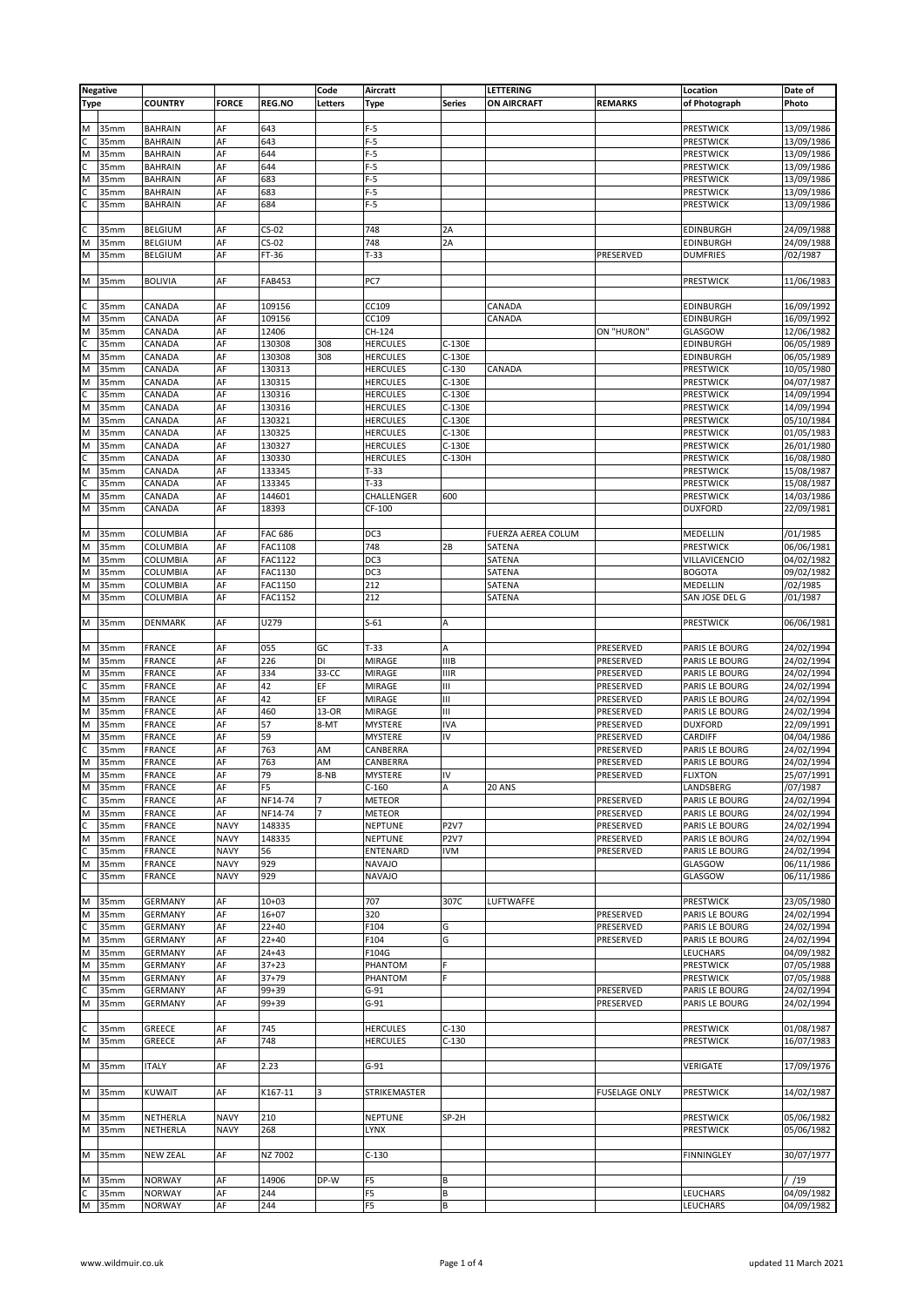|             | <b>Negative</b>  |                |              |               | Code    | Aircratt           |                   | LETTERING                 |                     | Location              | Date of    |
|-------------|------------------|----------------|--------------|---------------|---------|--------------------|-------------------|---------------------------|---------------------|-----------------------|------------|
| <b>Type</b> |                  | <b>COUNTRY</b> | <b>FORCE</b> | <b>REG.NO</b> | Letters | Type               | <b>Series</b>     | <b>ON AIRCRAFT</b>        | <b>REMARKS</b>      | of Photograph         | Photo      |
|             |                  |                |              |               |         |                    |                   |                           |                     |                       |            |
| M           | 35mm             | <b>NORWAY</b>  | AF           | 306           |         | F16                | <b>B</b>          |                           |                     | LEUCHARS              | 04/09/1982 |
|             |                  |                |              |               |         |                    |                   |                           |                     |                       |            |
| M           | 35mm             | <b>POLAND</b>  |              | 05            |         | SWIDNIK            |                   |                           | PRESERVED           | WESTON SUPER M        | 27/07/1992 |
|             |                  |                |              |               |         |                    |                   |                           |                     |                       |            |
| M           | 35mm             | PORTUGAL       | AF           | 5301          |         | F86                |                   |                           | <b>GATE DISPLAY</b> | <b>MONTE REAL</b>     | 18/07/1984 |
| С           | <b>SLIDE</b>     | PORTUGAL       | AF           | 6505          |         | 212                |                   |                           |                     | <b>FUNCHAL</b>        | 17/03/1982 |
| M           | 35mm             | PORTUGAL       | AF           | 6505          |         | 212                |                   |                           |                     | <b>FUNCHAL</b>        | 17/03/1982 |
|             |                  |                |              |               |         |                    |                   |                           |                     |                       |            |
|             |                  |                |              |               |         |                    |                   |                           |                     |                       |            |
| М           | 35mm             | SHARJAH        | AF           | AGAW 13       |         | SHERPA             |                   |                           |                     | <b>PRESTWICK</b>      | 16/05/1986 |
|             | 35mm             | SHARJAH        | AF           | AGAW 13       | 1       | SHERPA             |                   |                           |                     | PRESTWICK             | 16/05/1986 |
|             |                  |                |              |               |         |                    |                   |                           |                     |                       |            |
| M           | 35mm             | SPAIN          | AF           | $U9-8$        |         | 127                |                   |                           |                     | <b>GRAN CANARY</b>    | /09/1983   |
| C           | 35mm             | SPAIN          | <b>NAVY</b>  | HS23-01       |         | $H-60$             |                   |                           |                     | <b>ROSYTH</b>         | 16/06/1990 |
| M           | 35mm             | SPAIN          | <b>NAVY</b>  | HS23-01       |         | $H-60$             |                   |                           |                     | <b>ROSYTH</b>         | 16/06/1990 |
|             |                  |                |              |               |         |                    |                   |                           |                     |                       |            |
| М           | 35mm             | SWITZERL       | AF           | J1614         |         | <b>VENOM</b>       |                   |                           | PRESERVED           | GLASGOW               | 02/03/1985 |
|             |                  |                |              |               |         |                    |                   |                           |                     |                       |            |
| M           | 35mm             | UK             | ARMY         | XP772         |         | <b>BEAVER</b>      |                   |                           | PRESERVED           | <b>BEVERLEY</b>       | 07/04/1985 |
| M           | 35mm             | UK             | ARMY         | XV123         |         | SCOUT              | AH1               |                           |                     | KIRKINTILLOCH         | /06/1991   |
| M           | 35mm             | UK             | <b>NAVY</b>  | <b>WF128</b>  |         | <b>SEA PRINCE</b>  | T <sub>1</sub>    |                           | PRESERVED           | <b>FLIXTON</b>        | 25/07/1991 |
| M           | 35mm             | UK             | <b>NAVY</b>  | WT702         |         | <b>HUNTER</b>      | T8C               |                           |                     | <b>PRESTWICK</b>      | 05/06/1982 |
| M           | 35mm             | UK             | <b>NAVY</b>  | XA130         |         | <b>SEA KING</b>    | HAS5              |                           | ON RNN POOLST       | <b>ROSYTH</b>         | 12/06/1988 |
| C           | 35 <sub>mm</sub> | UK             | <b>NAVY</b>  | XG594         |         | WHIRLWIND          | HAS <sub>7</sub>  |                           | PRESERVED           | STRATHALLAN           | 27/03/1983 |
| M           | 35mm             | UK             | <b>NAVY</b>  | XG594         |         | WHIRLWIND          | HAS <sub>7</sub>  |                           | PRESERVED           | STRATHALLAN           | 27/03/1983 |
| M           | 35mm             | UK             | <b>NAVY</b>  | XG743         | 597     | <b>SEA VAMPIRE</b> | T22               |                           | PRESERVED           | <b>DUXFORD</b>        | 22/09/1991 |
| M           | 35mm             | UK             | <b>NAVY</b>  | XG882         | LM      | GANNET             | T5                | <b>NAVY</b>               | <b>GATE DISPLAY</b> | LOSSIEMOUTH           | 17/07/1982 |
| C           | 35mm             | UK             | <b>NAVY</b>  | <b>XK532</b>  | LM      | <b>BUCCANEER</b>   | S <sub>1</sub>    | <b>ROYAL NAVY</b>         | <b>GATE DISPLAY</b> | LOSSIEMOUTH           | 30/09/1991 |
| M           | 35mm             | UK             | <b>NAVY</b>  | XL497         |         | <b>GANNET</b>      | AEW3              |                           | <b>GATE DISPLAY</b> | <b>PRESTWICK</b>      | 24/01/1981 |
| M           | 35mm             | UK             | <b>NAVY</b>  | XL840         |         | WHIRLWIND          | HAS7              |                           | DERELICT            | <b>BLACKPOOL</b>      | /04/1981   |
| M           | 35mm             | UK             | <b>NAVY</b>  | XM660         |         | WHIRLWIND          | HAS7              |                           | <b>GATE DISPLAY</b> | ALMONDBANK            | 15/03/1981 |
| M           | 35mm             | UK             | <b>NAVY</b>  | XN304         |         | WHIRLWIND          | HAS7              |                           | PRESERVED           | <b>FLIXTON</b>        | 25/07/1991 |
| M           | 35mm             | UK             | <b>NAVY</b>  | XS522         |         | WESSEX             | HU5               |                           | ON HMS LONDON       | <b>ROSYTH</b>         | 07/06/1981 |
| M           | 35mm             | UK             | <b>NAVY</b>  | XS538         |         | WASP               | HAS1              |                           | ON HMS LOWEST       |                       | 09/07/1983 |
|             |                  |                |              |               |         |                    |                   |                           |                     |                       |            |
| M           | 35mm             | UK             | <b>NAVY</b>  | XS863         |         | WESSEX             |                   |                           | PRESERVED           | <b>DUXFORD</b>        | 22/09/1991 |
| M           | 35mm             | UK             | <b>NAVY</b>  | XT429         |         | WASP               | HAS1              |                           |                     | PRESTWICK             | 06/06/1981 |
| M           | 35mm             | UK             | <b>NAVY</b>  | XV624         |         | WASP               | HAS1              |                           |                     | EDINBURGH             | 27/06/1984 |
| M           | 35mm             | UK             | <b>NAVY</b>  | XV643         | PW-05   | <b>SEA KING</b>    | HAS2A             |                           |                     | <b>PRESTWICK</b>      | 06/06/1981 |
| M           | 35mm             | UK             | <b>NAVY</b>  | XV652         |         | <b>SEA KING</b>    | HAS2A             |                           |                     | <b>PRESTWICK</b>      | 29/03/1980 |
| M           | 35mm             | UK             | <b>NAVY</b>  | XV700         |         | <b>SEA KING</b>    | HAS2A             |                           |                     | <b>PRESTWICK</b>      | 06/06/1981 |
| M           | 35mm             | UK             | <b>NAVY</b>  | XV707         |         | <b>SEA KING</b>    | HAS2A             |                           |                     | PRESTWICK             | 06/06/1981 |
| M           | 35mm             | UK             | <b>NAVY</b>  | XZ453         |         | <b>SEA HARRIER</b> | FRS1              |                           |                     | <b>ROSYTH</b>         | 28/06/1980 |
| M           | 35mm             | UK             | <b>NAVY</b>  | XZ723         |         | <b>LYNX</b>        | HAS2              |                           |                     | <b>BLACKPOOL</b>      | 24/09/1984 |
| M           | 35mm             | UK             | RAE          | ZE432         |         | ONE ELEVEN         |                   | <b>EMPIRE TEST PILOTS</b> |                     | EDINBURGH             | 27/05/1994 |
| M           | 35mm             | UK             | RAF          | 7421M         |         | <b>HUNTER</b>      | F1                |                           | <b>GATE DISPLAY</b> | CARLISLE              | 03/04/1983 |
| M           | 35mm             | UK             | RAF          | 7965M         |         | <b>METEOR</b>      | <b>NF14</b>       |                           | <b>GATE DISPLAY</b> | CARLISLE              | 03/04/1983 |
| M           | 35mm             | UK             | RAF          | P3308         |         | <b>HURRICANE</b>   |                   |                           | PRESERVED           | STRATHALLAN           | 12/07/1980 |
| M           | 35mm             | UK             | RAF          | R3950         |         | <b>BATTLE</b>      | $\mathbf{1}$      |                           | PART RESTORED       | STRATHALLAN           | 27/03/1983 |
| C           | 35mm             | UK             | RAF          | RW393         |         | SPITFIRE           |                   |                           | <b>GATE DISPLAY</b> | <b>TURNHOUSE</b>      | 27/10/1984 |
| M           | 35mm             | UK             | RAF          | RW393         |         | SPITFIRE           |                   |                           | <b>GATE DISPLAY</b> | <b>TURNHOUSE</b>      | /06/1985   |
| M           | 35 <sub>mm</sub> | UK             | RAF          | TG528         |         | <b>HASTINGS</b>    | C1A               |                           | PRESERVED           | <b>DUXFORD</b>        | 22/09/1991 |
| M           | 35mm             | UK             | RAF          | VM360         |         | ANSON              |                   |                           | <b>IN STORE</b>     | <b>EAST FORTUNE</b>   | /10/1984   |
| M           | 35mm             | UK             | RAF          | <b>VP293</b>  |         | SHACKLETON         | T4                |                           | PRESERVED           | <b>STRATHALLAN</b>    | 04/05/1981 |
| M           | 35mm             | UK             | RAF          | <b>VP293</b>  |         | SHACKLETON         | <b>T4</b>         |                           | PRESERVED           | STRATHALLAN           | 25/03/1984 |
| M           | 35mm             | UK             | RAF          | <b>VX577</b>  |         | VALETTA            | C2                |                           | PRESERVED           | SUNDERLAND            | 25/09/1991 |
| M           | 35mm             | UK             | RAF          | VX580         |         | VALLETA            | C <sub>2</sub>    |                           |                     | <b>FLIXTON</b>        | 25/07/1991 |
| M           | 35mm             | UK             | RAF          | <b>WA576</b>  |         | SYCAMORE           |                   |                           | <b>DERELICT</b>     | STRATHALLAN           | 21/10/1979 |
| M           | 35mm             | UK             | RAF          | <b>WE188</b>  |         | CANBERRA           |                   |                           | PRESERVED           | CARLISLE              | 14/03/1991 |
|             | 35mm             | UK             | RAF          | <b>WE188</b>  |         | CANBERRA           |                   |                           | PRESERVED           | CARLISLE              | 14/03/1991 |
| M           | 35mm             | UK             | RAF          | <b>WF425</b>  |         | VARSITY            | T <sub>1</sub>    |                           | PRESERVED           | <b>DUXFORD</b>        | 22/09/1991 |
| M           | 35mm             | UK             | RAF          | <b>WF643</b>  |         | <b>METEOR</b>      |                   |                           | PRESERVED           | <b>FLIXTON</b>        | 25/07/1991 |
|             | 35mm             | UK             | RAF          | WJ870         |         | CANBERRA           | <b>T4</b>         |                           |                     |                       | about 1970 |
| M           |                  |                |              |               |         |                    |                   |                           |                     | COTTESMORE            |            |
| M           | 35mm             | UK             | RAF          | WJ903         |         | VARSITY            |                   |                           | <b>FIRE DUMP</b>    | GLASGOW               | 15/06/1980 |
| M           | 35mm             | UK             | RAF          | WJ903         |         | VARSITY            |                   |                           | PART B/U            | GLASGOW               | 18/06/1983 |
| M           | 35mm             | UK             | RAF          | WJ945         |         | VARSITY            | T1                |                           | PRESERVED           | <b>DUXFORD</b>        | 22/09/1991 |
| M           | 35mm             | UK             | RAF          | <b>WK991</b>  |         | <b>METEOR</b>      | F8                |                           | PRESERVED           | <b>DUXFORD</b>        | 22/09/1991 |
| M           | 35mm             | UK             | RAF          | <b>WL349</b>  |         | <b>METEOR</b>      |                   |                           | PRESERVED           | <b>STAVERTON</b>      | 18/07/1992 |
| M           | 35mm             | UK             | RAF          | <b>WL626</b>  |         | VARSITY            |                   |                           | PRESERVED           | <b>EAST MIDLANDS</b>  | 04/02/1994 |
|             | 35mm             | UK             | RAF          | <b>WL626</b>  |         | VARSITY            |                   |                           | PRESERVED           | <b>EAST MIDLANDS</b>  | 04/02/1994 |
| M           | 35mm             | UK             | RAF          | <b>WL738</b>  |         | SHACKLETON         | MR <sub>2</sub> C |                           | <b>GATE DISPLAY</b> | LOSSIEMOUTH           | 18/07/1982 |
| M           | 35mm             | UK             | RAF          | <b>WS832</b>  |         | <b>METEOR</b>      | <b>NF14</b>       |                           | PRESERVED           | CARLISLE              | /04/1981   |
| C           | 35mm             | UK             | RAF          | WZ515         |         | VAMPIRE            | T1                |                           | DERELICT            | CARLISLE              | 14/03/1991 |
| M           | 35mm             | UK             | RAF          | WZ515         |         | VAMPIRE            | T1                |                           | <b>DERELICT</b>     | CARLISLE              | 14/03/1991 |
| M           | 35mm             | UK             | RAF          | XB259         |         | <b>BEVERLEY</b>    | C1                |                           | PRESERVED           | <b>BEVERLEY</b>       | 12/04/1985 |
| C           | 35mm             | UK             | RAF          | XB259         |         | <b>BEVERLEY</b>    | C1                |                           | PRESERVED           | BEVERLEY              | 12/04/1985 |
| M           | 35mm             | UK             | RAF          | XD163         | Χ       | WHIRLWIND          |                   | ROYAL AIR FORCE           | PRESERVED           | <b>WESTON SUPER M</b> | 27/07/1992 |
| C           | 35mm             | UK             | RAF          | XD382         |         | VAMPIRE            | T11               |                           | <b>GATE DISPLAY</b> | SHAWBURY              | 29/03/1986 |
| М           | 35mm             | UK             | RAF          | XD403         |         | VAMPIRE            | T11               | "XE 897"                  | PRESERVED           | STRATHALLAN           | 27/03/1983 |
| M           | 35mm             | UK             | RAF          | XE624         |         | <b>HUNTER</b>      | FGA9              |                           | <b>GATE DISPLAY</b> | <b>BRAWDY</b>         | 02/04/1986 |
|             | 35mm             | UK             | RAF          | XE624         |         | <b>HUNTER</b>      | FGA9              |                           | <b>GATE DISPLAY</b> | <b>BRAWDY</b>         | 02/04/1986 |
| M           | 35mm             | UK             | RAF          | XG155         |         | <b>HUNTER</b>      | FGA9              |                           |                     | LEUCHARS              | 04/09/1982 |
| M           | 35mm             | UK             | RAF          | XG452         |         | BELVEDERE          |                   |                           | PRESERVED           | <b>WESTON SUPER M</b> | 27/07/1992 |
| M           | 35mm             | UK             | RAF          | XG540         |         | SYCAMORE           | HR14              |                           | <b>GATE DISPLAY</b> | SHAWBURY              | 29/03/1986 |
| M           |                  | UK             |              | XH673         |         | <b>VICTOR</b>      | K <sub>2</sub>    |                           |                     | PRESTWICK             | 06/06/1981 |
|             | 35mm             |                | RAF          |               |         |                    |                   |                           |                     |                       |            |
| M           | 35mm             | UK             | RAF          | XH892         |         | <b>JAVELIN</b>     | FAW9              |                           | PRESERVED           | <b>FLIXTON</b>        | 25/07/1991 |
| М           | 35mm             | UK             | RAF          | XJ314         |         | THRUST RIG         |                   |                           | PRESERVED           | STRATHALLAN           | 27/03/1983 |
| M           | 35mm             | UK             | RAF          | XJ823         |         | VULCAN             | <b>B2</b>         |                           | PRESERVED           | CARLISLE              | 03/04/1983 |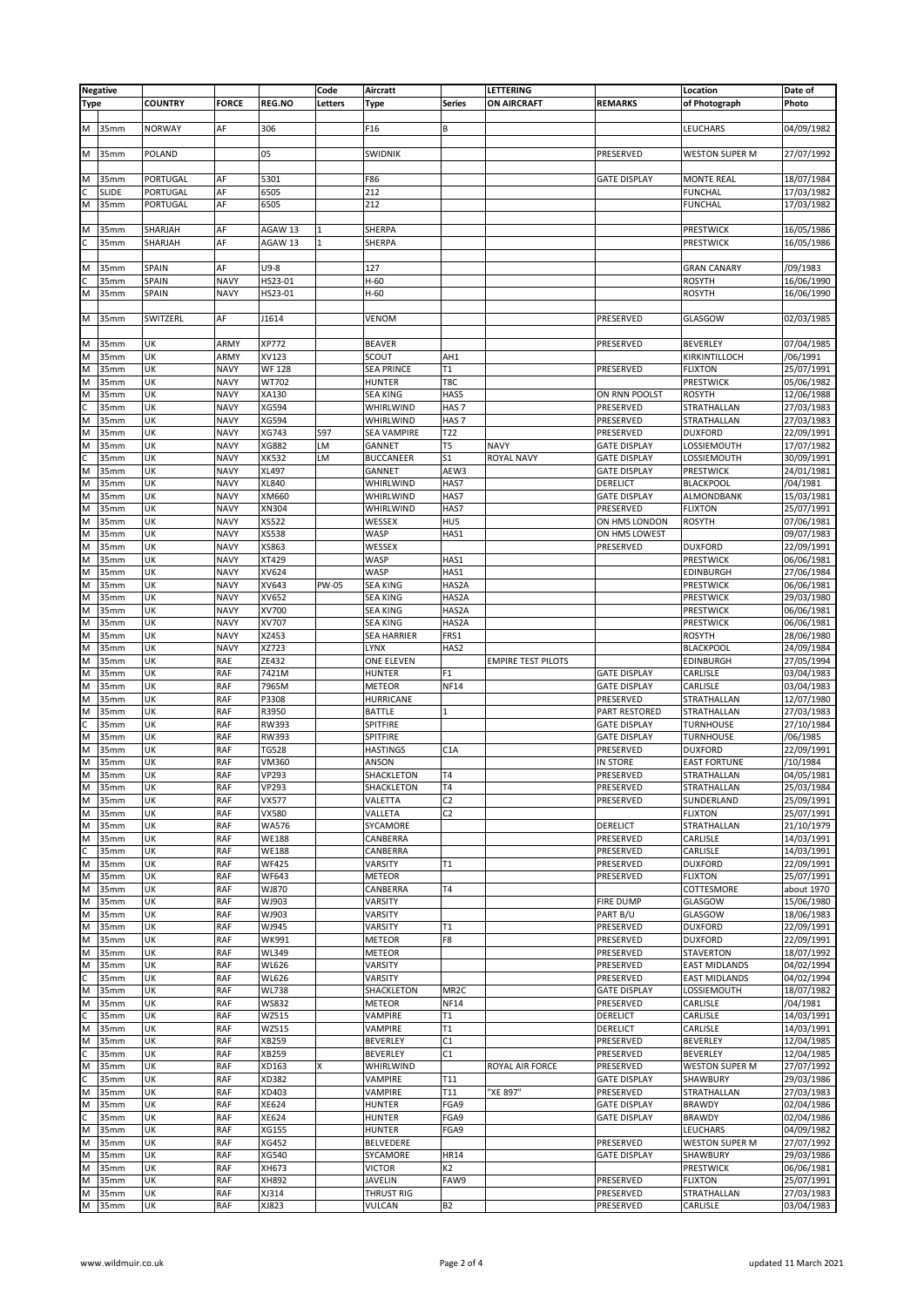|             | <b>Negative</b> |                          |              |                    | Code           | Aircratt                           |                      | LETTERING           |                           | Location                             | Date of                  |
|-------------|-----------------|--------------------------|--------------|--------------------|----------------|------------------------------------|----------------------|---------------------|---------------------------|--------------------------------------|--------------------------|
| <b>Type</b> |                 | <b>COUNTRY</b>           | <b>FORCE</b> | <b>REG.NO</b>      | Letters        | Type                               | <b>Series</b>        | <b>ON AIRCRAFT</b>  | <b>REMARKS</b>            | of Photograph                        | Photo                    |
|             |                 |                          |              |                    |                |                                    |                      |                     |                           |                                      |                          |
| M           | 35mm            | UK                       | RAF          | <b>XK655</b>       |                | COMET                              | 2R                   |                     | PRESERVED                 | STRATHALLAN                          | 04/05/1980               |
|             | 35mm            | UK                       | RAF          | XK655              |                | COMET                              | 2R                   |                     | PRESERVED                 | STRATHALLAN                          | 04/05/1981               |
| M           | 35mm            | UK<br>UK                 | RAF          | XK655              |                | COMET                              | 2R                   |                     | PRESERVED                 | STRATHALLAN                          | 25/03/1984               |
| M           | 35mm            | UK                       | RAF<br>RAF   | XK695<br>XL391     |                | COMET<br>VULCAN                    | 2R<br><b>B2</b>      |                     | PRESERVED<br>PRESERVED    | <b>DUXFORD</b><br><b>BLACKPOOL</b>   | 22/09/1991<br>02/09/1986 |
| M<br>M      | 35mm<br>35mm    | UK                       | RAF          | XM144              |                | LIGHTNING                          | F <sub>1</sub>       |                     | <b>GATE DISPLAY</b>       | LEUCHARS                             | 04/09/1982               |
| M           | 35mm            | UK                       | RAF          | XM597              |                | VULCAN                             | <b>B2</b>            |                     | PRESERVED                 | <b>EAST FORTUNE</b>                  | 27/10/1984               |
| M           | 35mm            | UK                       | RAF          | XM607              |                | VULCAN                             | <b>B2</b>            |                     |                           | LEUCHARS                             | 04/09/1982               |
| M           | 35mm            | UK                       | RAF          | XM655              |                | VULCAN                             | B <sub>2</sub>       |                     | PRESERVED                 | WELLINGSBOURNE                       | 27/09/1989               |
|             | 35mm            | UK                       | RAF          | XM655              |                | VULCAN                             | <b>B2</b>            |                     | PRESERVED                 | WELLINGSBOURNE                       | 27/09/1989               |
| M           | 35mm            | UK                       | RAF          | XP745              |                | LIGHTNING                          | F <sub>3</sub>       |                     | <b>GATE DISPLAY</b>       | <b>BOULMER</b>                       | 23/05/1986               |
| M           | 35mm            | UK                       | RAF          | XR485              |                | WHIRLWIND                          | <b>HAR10</b>         |                     | PRESERVED                 | <b>FLIXTON</b>                       | 25/07/1991               |
|             | 35mm            | UK                       | RAF          | XR485              |                | WHIRLWIND                          | <b>HAR10</b>         |                     | PRESERVED                 | <b>FLIXTON</b>                       | 25/07/1991               |
| M           | 35mm            | UK                       | RAF          | XR806              |                | VC10                               | C1                   |                     |                           | LEUCHARS                             | 04/09/1982               |
| M           | 35mm<br>35mm    | UK<br>UK                 | RAF<br>RAF   | XR807<br>XS456     |                | VC10<br><b>LIGHTNING</b>           | C1<br>T <sub>5</sub> |                     | PRESERVED                 | <b>PRESTWICK</b><br>WAINFLEET        | 23/05/1987<br>24/09/1991 |
| M           | 35mm            | UK                       | RAF          | XS456              |                | LIGHTNING                          | T <sub>5</sub>       |                     | PRESERVED                 | WAINFLEET                            | 24/09/1991               |
| M           | 35mm            | UK                       | RAF          | XS596              |                | ANDOVER                            | C1                   |                     |                           | LEUCHARS                             | 04/09/1982               |
| M           | 35mm            | UK                       | RAF          | XS793              |                | ANDOVER                            | CC <sub>2</sub>      |                     | <b>QUEENS FLIGHT</b>      | <b>EDINBURGH</b>                     | 26/03/1983               |
| M           | 35mm            | UK                       | RAF          | XS899              | AA             | LIGHTNING                          | F <sub>6</sub>       |                     |                           | LEUCHARS                             | 04/09/1982               |
| M           | 35mm            | UK                       | RAF          | XT602              |                | WESSEX                             | HAR2                 |                     |                           | STRATHALLAN                          | 12/07/1980               |
| M           | 35mm            | UK                       | RAF          | XV102              |                | VC10                               | C1                   | ROYAL AIR FORCE     |                           | <b>EDINBURGH</b>                     | 30/06/1985               |
| M           | 35mm            | UK                       | RAF          | XV105              |                | VC10                               | C1                   |                     |                           | PRESTWICK                            | 07/05/1988               |
|             | 35mm            | UK                       | RAF          | XV107              |                | VC10                               |                      | ROYAL AIR FORCE     |                           | <b>EDINBURGH</b>                     | 16/05/1987               |
| M           | 35mm            | UK                       | RAF          | XV234              |                | <b>NIMROD</b>                      |                      |                     |                           | <b>PRESTWICK</b>                     | 18/04/1987               |
| M           | 35mm            | UK<br>UK                 | RAF          | XV253              |                | <b>NIMROD</b>                      | MR <sub>2</sub>      |                     |                           | LEUCHARS                             | 04/09/1982               |
| M           | 35mm<br>35mm    | UK                       | RAF<br>RAF   | XV350<br>XV571     | Α              | <b>BUCCANEER</b><br>PHANTOM        | FG1                  |                     | PRESERVED                 | <b>EAST MIDLANDS</b><br>LEUCHARS     | 04/02/1994<br>04/09/1982 |
| M           | 35mm            | UK                       | RAF          | XV590              |                | PHANTOM                            | FG1                  |                     |                           | LEUCHARS                             | 04/09/1982               |
| M           | 35mm            | UK                       | RAF          | XW207              |                | PUMA                               | HC1                  |                     |                           | PRESTWICK                            | 28/08/1982               |
| M           | 35mm            | UK                       | RAF          | XW359              |                | <b>JET PROVOST</b>                 | T <sub>5</sub> A     |                     |                           | LEUCHARS                             | 04/09/1982               |
| M           | 35mm            | UK                       | RAF          | XW435              |                | <b>JET PROVOST</b>                 | T5A                  |                     |                           | PRESTWICK                            | 05/06/1982               |
| M           | 35mm            | UK                       | RAF          | <b>XW788</b>       |                | <b>DOMINIE</b>                     |                      |                     |                           | <b>BLACKPOOL</b>                     | 07/05/1982               |
| M           | 35mm            | UK                       | RAF          | XX158              |                | <b>HAWK</b>                        | T1                   |                     |                           | LEUCHARS                             | 04/09/1982               |
| M           | 35mm            | UK                       | RAF          | XX306              |                | <b>HAWK</b>                        | T1                   |                     | <b>RED ARROWS</b>         | PRESTWICK                            | 06/06/1981               |
| M           | 35mm            | UK                       | RAF          | XX479              |                | <b>JETSTREAM</b>                   |                      |                     |                           | <b>GREENHAM COMMO</b>                | 28/06/1981               |
| M           | 35mm            | UK<br>UK                 | RAF<br>RAF   | XX494              |                | <b>JETSTREAM</b>                   | T1                   |                     |                           | <b>FINNINGLEY</b>                    | 30/06/1974               |
| M<br>M      | 35mm<br>35mm    | UK                       | RAF          | XX500<br>XX507     |                | <b>JETSTREAM</b><br><b>DOMINIE</b> |                      |                     |                           | <b>GREENHAM COMMO</b><br>LEUCHARS    | 28/06/1981<br>04/09/1982 |
| M           | 35mm            | UK                       | RAF          | XX515              |                | <b>BULLDOG</b>                     |                      |                     | ON REBUILD                | PRESTWICK                            | 24/02/1990               |
|             | 35mm            | UK                       | RAF          | XX515              | 7              | <b>BULLDOG</b>                     |                      |                     | ON REBUILD                | PRESTWICK                            | 24/02/1990               |
| M           | 35mm            | UK                       | RAF          | XX533              |                | <b>BULLDOG</b>                     | T1                   |                     |                           | STRATHALLAN                          | 12/07/1980               |
| M           | 35mm            | UK                       | RAF          | XX560              |                | <b>BULLDOG</b>                     | T1                   |                     |                           | GLASGOW                              | 27/02/1982               |
| M           | 35mm            | UK                       | RAF          | XX660              |                | <b>BULLDOG</b>                     | T1                   |                     | <b>SCRAP COCKPIT</b>      | PRESTWICK                            | 09/05/1987               |
|             | 35mm            | UK                       | RAF          | XX660              |                | <b>BULLDOG</b>                     |                      |                     | <b>SCRAP REAR SE</b>      | <b>PRESTWICK</b>                     | 09/05/1987               |
| M           | 35mm            | UK                       | RAF          | XX665              |                | <b>BULLDOG</b>                     | T1                   |                     |                           | LEUCHARS                             | 04/09/1982               |
| M           | 35mm            | UK                       | RAF          | XX667              |                | <b>BULLDOG</b>                     | T1                   |                     |                           | LEUCHARS                             | 04/09/1982               |
| M           | 35mm            | UK                       | RAF          | XX702              |                | <b>BULLDOG</b>                     | T1                   |                     |                           | GLASGOW                              | 27/02/1982               |
| M<br>M      | 35mm<br>35mm    | UK<br>UK                 | RAF<br>RAF   | XX748<br>XX752     | 20             | <b>JAGUAR</b><br><b>JAGUAR</b>     | GR1<br>GR1           |                     |                           | <b>PRESTWICK</b><br><b>PRESTWICK</b> | 05/06/1982<br>05/06/1982 |
| M           | 35mm            | UK                       | RAF          | XX846              |                | <b>JAGUAR</b>                      | T <sub>2</sub>       |                     |                           | LEUCHARS                             | 04/09/1982               |
|             | 35mm            | UK                       | RAF          | ZA267              |                | <b>TORNADO</b>                     | F <sub>2</sub>       |                     | <b>DEMONSTRATOR</b>       | <b>PRESTWICK</b>                     | 10/08/1985               |
| M           | 35mm            | UK                       | RAF          | ZA267              |                | <b>TORNADO</b>                     | F <sub>2</sub>       |                     | DEMONSTRATOR              | <b>PRESTWICK</b>                     | 10/08/1985               |
| M           | 35mm            | UK                       | RAF          | ZA585              |                | <b>TORNADO</b>                     | GR1                  |                     |                           | LEUCHARS                             | 04/09/1982               |
| C           | 35mm            | UK                       | RAF          | ZA585              |                | <b>TORNADO</b>                     | GR1                  |                     |                           | LEUCHARS                             | 04/09/1982               |
| M           | 35mm            | UK                       | RAF          | ZA708              |                | CHINOOK                            | HC1                  |                     |                           | LEUCHARS                             | 04/09/1982               |
| C           | 35mm            | UK                       | RAF          | ZD949              |                | <b>TRISTAR</b>                     | K1                   | ROYAL AIR FORCE     |                           | EDINBURGH                            | 16/05/1992               |
| M           | 35mm            | UK                       | RAF          | ZD949              |                | <b>TRISTAR</b>                     | K1                   | ROYAL AIR FORCE     |                           | <b>EDINBURGH</b>                     | 16/05/1992               |
| M<br>M      | 35mm<br>35mm    | UK<br>UK                 | RAF<br>RAF   | ZE477<br>ZE792     |                | LYNX<br><b>TORNADO</b>             |                      |                     | PRESERVED                 | <b>WESTON SUPER M</b><br>GLASGOW     | 27/07/1992<br>25/04/1989 |
|             | 35mm            | UK                       | RAF          | ZF583              |                | <b>LIGHTNING</b>                   |                      |                     | PRESERVED                 | CARLISLE                             | 14/03/1991               |
|             | 35mm            | UK                       | RAF          | ZF584              |                | LIGHTNING                          |                      |                     | <b>GATE DISPLAY</b>       | <b>EDINBURGH</b>                     | 15/09/1990               |
|             |                 |                          |              |                    |                |                                    |                      |                     |                           |                                      |                          |
| M           | 35mm            | <b>USA</b>               | AF           | 51-0078            | 99             | $T-29$                             | B                    | UNITED STATES AIR   | PRESERVED                 | <b>DUXFORD</b>                       | 22/09/1991               |
|             | 35mm            | <b>USA</b>               | AF           | 51-0078            | 99             | $T-29$                             | B                    | UNITED STATES AIR   | PRESERVED                 | <b>DUXFORD</b>                       | 22/09/1991               |
| M           | 35mm            | <b>USA</b>               | AF           | 51-0462            | 89             | $T-28$                             | $\mathsf{C}$         |                     | HULK PRESERVE             | <b>FLIXTON</b>                       | 25/07/1991               |
| M           | 35mm            | <b>USA</b>               | AF           | 52-0078            | 99             | $VT-29$                            | B                    | UNITED STATES AIR   |                           | <b>DUXFORD</b>                       | 22/09/1991               |
|             | 35mm            | <b>USA</b>               | AF           | 53-000280          |                | KC-97                              | L                    | MISSOURI AIR GUARD  | PRESERVED                 | PARIS LE BOURG                       | 24/02/1994               |
| M           | 35mm            | <b>USA</b>               | AF           | 53-000280          |                | KC-97                              | L<br>D               | MISSOURI AIR GUARD  | PRESERVED                 | PARIS LE BOURG                       | 24/02/1994               |
| M<br>M      | 35mm<br>35mm    | <b>USA</b><br><b>USA</b> | AF<br>AF     | 54-0021<br>54-0021 | 60 63000<br>96 | $F-100$<br>$F-100$                 | D                    |                     | ex French AF<br>PRESERVED | CARDIFF<br><b>FLIXTON</b>            | 04/04/1986<br>25/07/1991 |
|             | 35mm            | <b>USA</b>               | AF           | 55-0044            | 33             | $T-33$                             | A                    |                     | PRESERVED                 | <b>FLIXTON</b>                       | 25/07/1991               |
| M           | 35mm            | <b>USA</b>               | AF           | 63-0080            | 16 38016       | KC-135                             | $\mathsf A$          | US AIR FORCE        |                           | PRESTWICK                            | 06/06/1981               |
| M           | 35mm            | <b>USA</b>               | AF           | 63-0080            | 16             | KC135                              |                      |                     |                           | PRESTWICK                            | 06/06/1981               |
|             | 35mm            | USA                      | AF           | 63-0083            | 00 WW          | F105                               | G                    |                     | PRESERVED                 | PARIS LE BOURG                       | 24/02/1994               |
| M           | 35mm            | <b>USA</b>               | AF           | 63-0083            | 00 WW          | F105                               | G                    |                     | PRESERVED                 | PARIS LE BOURG                       | 24/02/1994               |
| M           | 35mm            | <b>USA</b>               | AF           | 64-0006            | 46 MAC         | <b>STARLIFTER</b>                  | $C-141A$             | <b>US AIR FORCE</b> |                           | PRESTWICK                            | 29/03/1980               |
| M           | 35mm            | <b>USA</b>               | AF           | 64-0006            | 46 MAC         | <b>STARLIFTER</b>                  | $C-141A$             | US AIR FORCE        |                           | PRESTWICK                            | 26/05/1980               |
| M           | 35mm            | <b>USA</b>               | AF           | 65-0002            | 75 MAC         | <b>STARLIFTER</b>                  | $C-141A$             |                     |                           | PRESTWICK                            | 29/03/1980               |
| M           | 35mm            | <b>USA</b>               | AF           | 66-0135            | 55             | <b>BRONCO</b>                      | <b>OV-10A</b>        |                     |                           | LEUCHARS                             | 04/09/1982               |
| M<br>M      | 35mm<br>35mm    | <b>USA</b><br><b>USA</b> | AF<br>AF     | 67-0000<br>67-0001 | 12<br>19 UH    | <b>STARLIFTER</b><br>$F-111$       | $C-141B$<br>E        |                     |                           | PRESTWICK<br>PRESTWICK               | 05/08/1982<br>08/08/1987 |
|             | 35mm            | <b>USA</b>               | AF           | 67-0001            | 19 UH          | $F-111$                            | E                    |                     |                           | PRESTWICK                            | 08/08/1987               |
| M           | 35mm            | <b>USA</b>               | AF           | 68-0005            | <b>55 AR</b>   | PHANTOM                            | RF-4C                |                     |                           | PRESTWICK                            | 05/06/1982               |
| M           | 35mm            | <b>USA</b>               | AF           | 69-0058            | 20             | <b>HERCULES</b>                    | <b>HC-130N</b>       |                     |                           | PRESTWICK                            | 06/06/1981               |
| M           | 35mm            | <b>USA</b>               | AF           | 77-0002            | 52             | $A-10$                             |                      |                     |                           | PRESTWICK                            | 06/06/1981               |